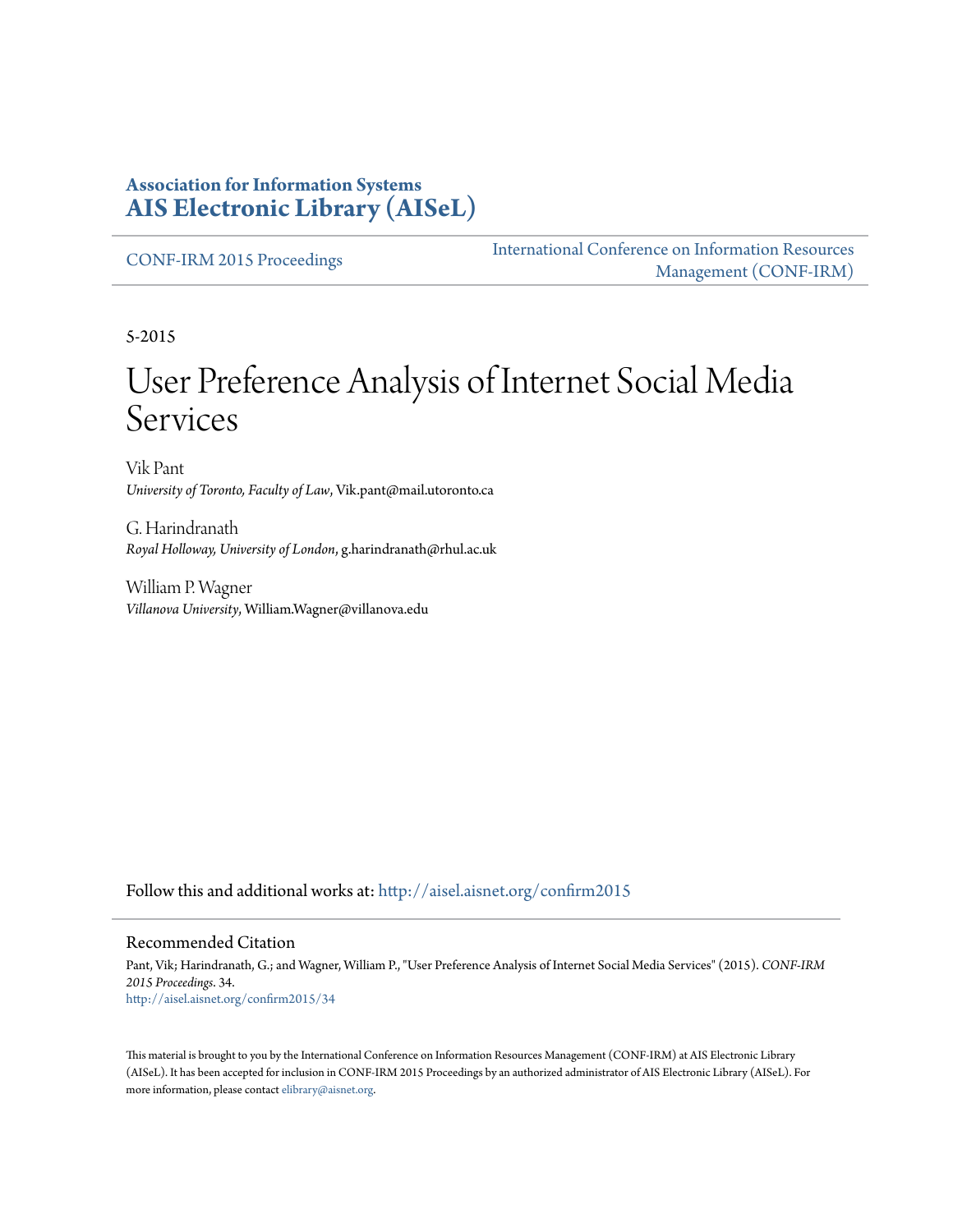# **P26. User Preference Analysis of Internet Social Media Services**

Vik Pant University of Toronto [Vik.pant@mail.utoronto.ca](mailto:Vik.pant@mail.utoronto.ca)

G. Harindranath Royal Holloway, University of London [G.Harindranath@rhul.ac.uk](mailto:G.Harindranath@rhul.ac.uk)

William P. Wagner Villanova University [William.wagner@villanova.edu](mailto:William.wagner@villanova.edu)

#### *Abstract*

The size, scope and significance of Internet Social Media (ISM) services have grown exponentially in recent years. This paper discusses the context, methodology, findings, and conclusions from an exploratory study that assessed users' preferences of ISM services. The study uses a mixed methods approach to explain why ISM services are liked or disliked by users. This is an important area for research since users are the most important stakeholders of any ISM service. The outcomes of this exploratory study were sets of rankings of ISM services that were based entirely on users' preferences. This has not been studied in prior research up to this point. As Internet social networks continue to grow in their popularity and usefulness, this study provides a better understanding of the preferences of ISM users that is valuable to both academia and practitioners. The ISM services that are compared in this study include Facebook, MySpace, Google Plus, LinkedIn, Twitter, YouTube, Groupon, Digg, Yelp, and Loopt.

#### *Keywords*

Social Media, Social Network, Preference Analysis, Hierarchy, AHP, Electre III.

#### **1. Introduction**

Internet Social Media (ISM) services, also known as social networks, have become one of the fastest growing categories of Internet applications. A study by ClickZ.com (2010), a marketing advisory firm, found that "social networking now accounts for almost a quarter of U.K. users' time online, at 22.7 percent, followed by e-mail which accounts for 7.2 percent of their online activity, and gaming at 6.9 percent". In terms of a registered user base, Facebook is the flagship ISM service with 700 million users. Myspace (130 million users), Orkut (100 million users), Twitter (75 million users) and LinkedIn (70 million users) are the other popular ISM services. Friedrich et al (2011) argue that the popularity and performance of social collaboration technologies (such as social networks) have resulted in the "rapid creation of fast-moving political and business pressures." Despite the surge in popularity of ISM services there is a major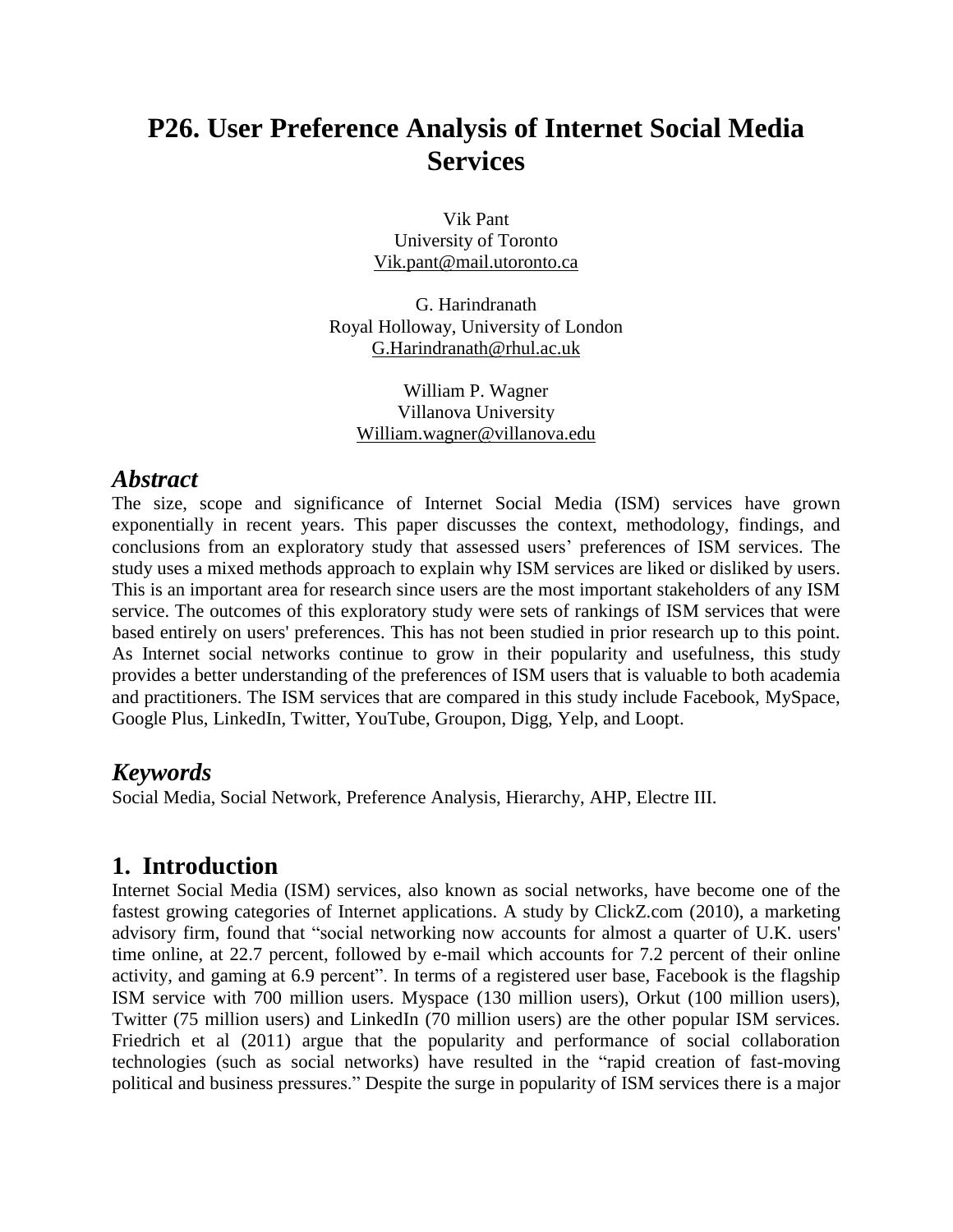lack of published research about users' preferences of ISM websites such as Facebook and Twitter.

## **2. Overview of Internet Social Media Services**

ISM services have become valuable brands by providing features that allow users from around the world to associate, relate, communicate and interact. The success of ISM services has also resulted in the development of mashup services that combine the features and functions of different ISM services so that users can benefit from the capabilities that such integration permits (e.g. BuddyBlend and Jamzee). The development of a large number of mashup services highlights the ecosystems of related applications that ISM services have created. Similar to mashups are the social applications that are being developed for ISM services. Facebook, MySpace and other ISM services provide application programming interfaces for developers to make applications, such as games or social productivity tools that run on their platforms. These applications can be developed by third parties who monetize them in a variety of ways (e.g. Zynga and Chillingo). The adoption of social applications by users of ISM services also showcases the network of partners that are built around ISM services. As users of ISM services, businesses have also reaped many benefits from them. Businesses use ISM services to perform many activities which include: communicate with their customers, understand consumer behaviours, collaborate with their partners, associate with the public, and market their merchandise (Edelman and Salsberg, 2010). However, a lack of understanding of the preferences of ISM users about these services has resulted in businesses not knowing whether they are earning appropriate returns on their social media investments. According to Anderson et al (2011), "The short history of the Internet can be summed up in a few words: Attracting a crowd is relatively easy. Monetizing that crowd? Not so much." This statement is appropriate for ISM services as well.

# **3. Methodology**

#### **3.1. Approach**

ISM services can be compared in various ways, such as in terms of their technical characteristics (e.g., age and size of ISM services) and the subjective assessments of their users (e.g., utility and sense of privacy). Our research investigated various aspects of ISM services in the context of their users' preferences. The goal of our research was to understand how users regard the relative importance of various features of ISM services and how they score and rank the various ISM services in the context of those features. Measurement of preferences was done in two ways in our study in order to minimize any method-specific biases. This combination of quantitative and qualitative analysis was aimed to help us understand how the respondents preferred ISM services and also "Why." This exploratory research received 35 usable responses to the survey.

#### **3.2 Interpretive Lens: Technology Acceptance Model (TAM)**

The Technology Acceptance Model (TAM) postulates that user acceptance is determined by the perceived usefulness and the perceived ease of use of a technology (Davis et al., 1989; Venkatesh and Morris, 2000). TAM argues that humans engage with that technology which they perceive as being helpful to them for achieving their goals and which they perceive as being one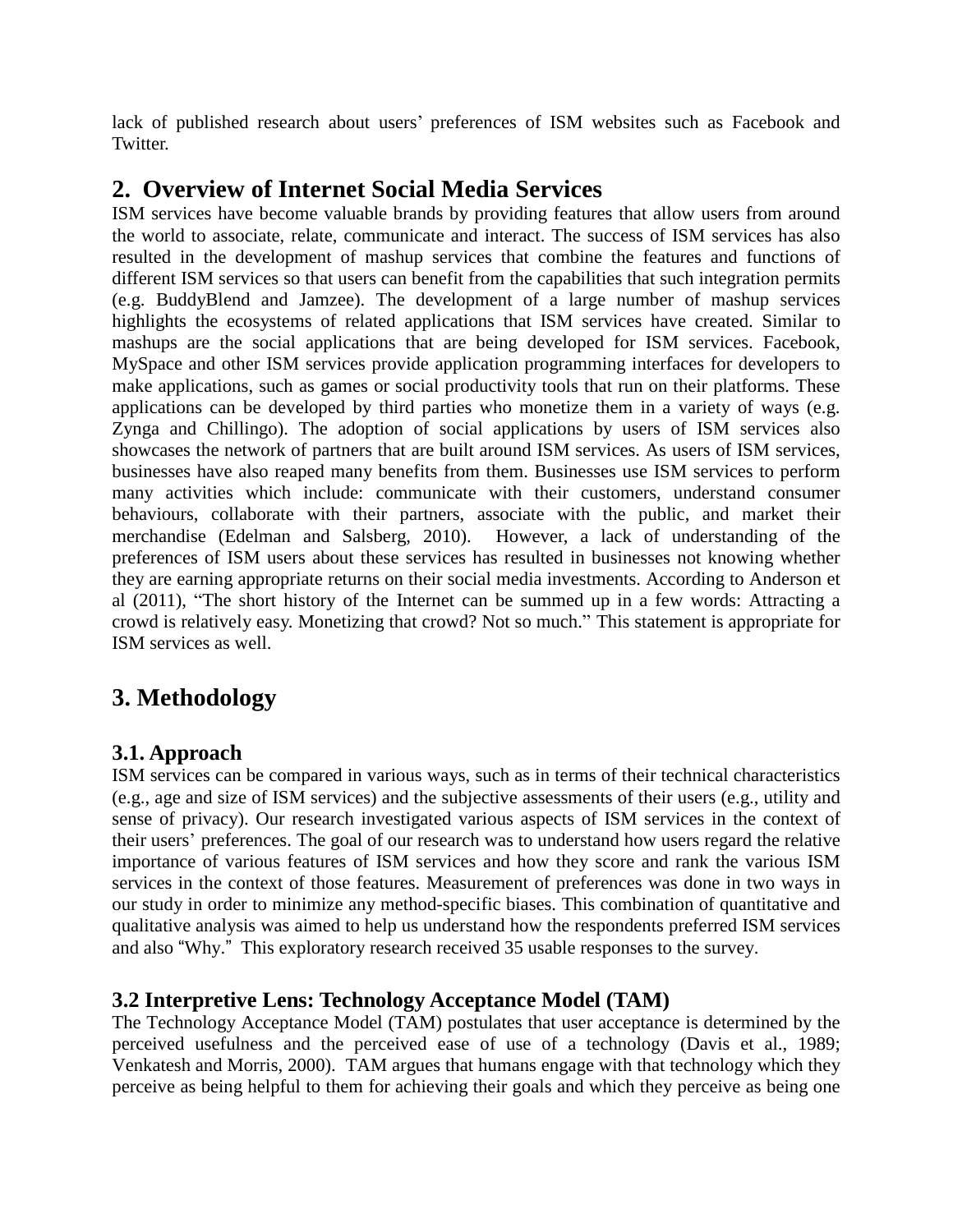that they can utilize. This means that perceived usability and perceived utility are relevant when trying to understand user preferences about technology.



**Figure 1:** Technology Acceptance Model (Source: Davis, Bagozzi and Warshaw, 1989)

Bagozzi (2007) states that, "By any measure, TAM qualifies as a remarkable accomplishment, even reaching the status of a paradigm of sorts." The popularity of TAM is in part due to its simplicity. It only comprises two factors which supposedly explain all technology acceptance behaviors. However, its simplicity has also been used to question its applicability. Thus, Bagozzi (2007) contends that, "It is unreasonable to expect that one model, and one so simple, would explain decisions and behavior fully across a wide range of technologies, adoption situations, and differences in decision making and decision makers." TAM has been revised and extended by various researchers (e.g. Venkatesh and Davis, 2000; Gefen and Straub, 1997). The revision and extensions allow TAM to be applied over a wider range of technologies and in relation to broader user groups. The variables in TAM comprise the basic criteria along which users can compare ISM services. The use of TAM provides a balance between analytic detail and survey complexity. Prior to this study, TAM has been applied to many technology acceptance scenarios and has demonstrated its versatility. Despite the criticisms of TAM, it remains a highly pertinent theory for use in this study. Its variables of Usefulness and Ease of Use provide bases of comparison through which users of ISM services can describe their preferences. In this study TAM variables will be used to research user adoption of social networking sites in order to measure user preferences of social networking sites.

#### **3.2. Tools: Analytic Hierarchy Process and Electre III**

Analytic Hierarchy Process (AHP) is an extensively used multi-criteria decision-making method (MCDM), (Sen et al, 2010). MCDMs such as AHP are useful for comparing alternatives via multiple quantitative and qualitative as well as objective and subjective judgments. AHP provides the user with a preference hierarchy that can be applied consistently over many alternatives and this leads to decision paths that can be recorded and justified. AHP decomposes a complex problem into a multi-level hierarchical structure of objectives, criteria, sub-criteria and alternatives (Sarode et al 2010). Objectives describe the type of solution that is required (eg., determine favorite ISM service), criteria and sub-criteria (e.g., usefulness, ease of use) are used as the bases for differentiating across the candidates and the alternatives are the choices (eg., various ISM services that are a part of the decision making process) that are being considered for the solution. By using a hierarchical approach the user is able to follow a systematic methodology for solving the problem.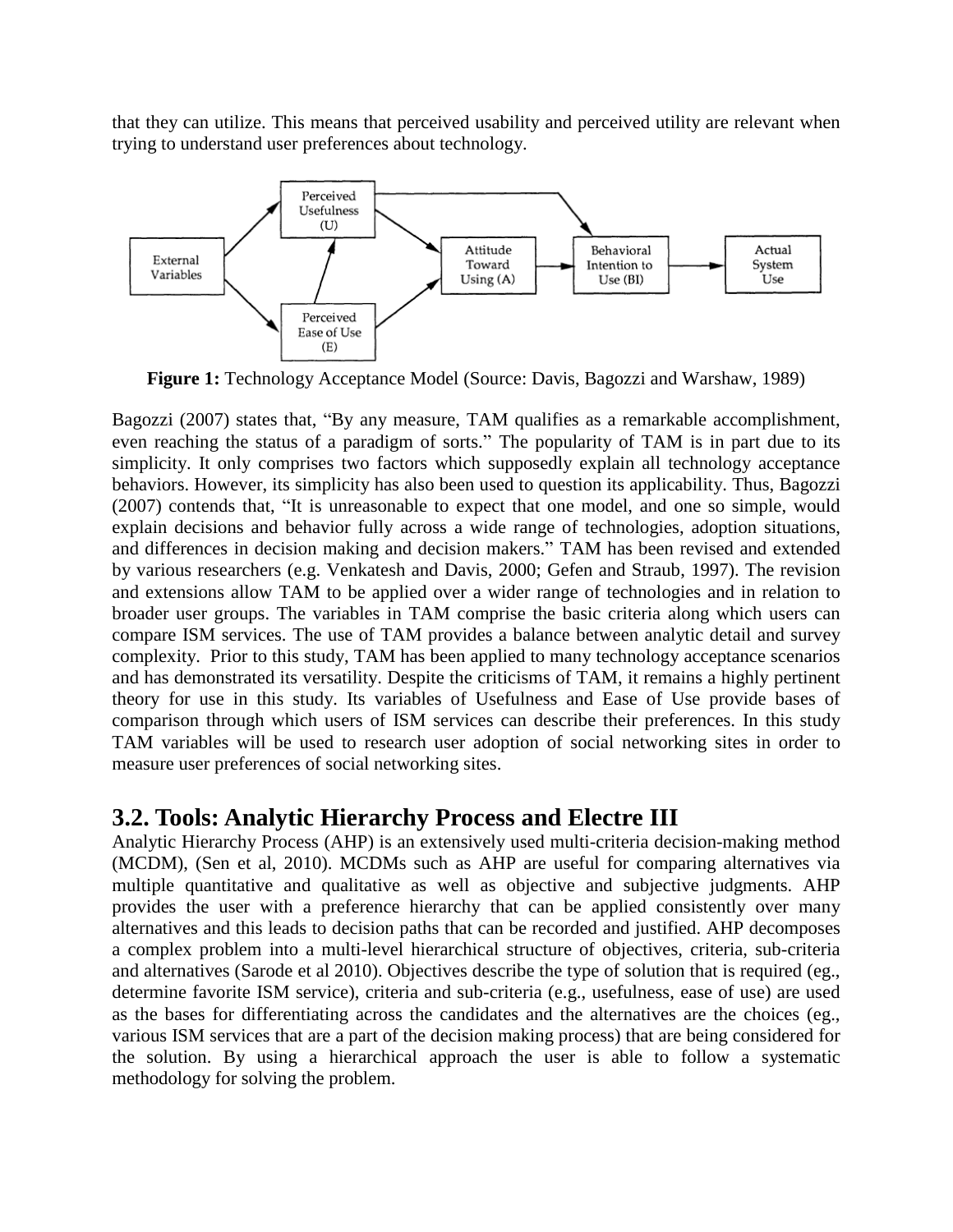ELECTRE III is a non-compensatory, MCDM technique that uses various mathematical functions to indicate the degree of dominance of one alternative or group of alternatives over the remaining ones (Tam et al, 2003)." It requires the user to rank the criteria for a decision problem and then rank the alternatives within each criterion. It is considered non-compensatory because exceptional scores in a minority of criteria do not compensate for their opposite scores in the majority of criteria. This means that an alternative in Electre III does not make up for its low ranks in a majority of criteria with a high rank in one of them. It helps compare alternatives by ascribing initial weights to decision criteria, and then varying these weights as part of a sensitivity analysis, if their exact weights are not known (Rogers, 2000).

### **4. Findings**

#### **4.1 Criteria Preference**

Our study used the criteria ease of use and usefulness as derived from the Technology Acceptance Model (TAM). In order to rank the alternatives (ISM services) using these criteria it was necessary to determine the weights of these criteria. A survey asked the respondents to specify whether they like ease of use more than usefulness or vice versa. They were also asked to specify the magnitude by which they preferred that criteria over the other. This information was used by AHP and Electre III for weighing the scores they assigned to the alternatives since both of these processes use weighted scores. The average weights of the TAM criteria, based on the responses to the survey, were 56% for usefulness and 44% for ease of use.

The average weight of the ease of use criteria by those who favored it was 80% while the average weight of the usefulness criteria by those who favored it was 75%. Stated differently, this means that respondents who preferred ease of use, on an average, liked it more strongly than those respondents who preferred usefulness liked that criterion. However, since the respondents who favoured usefulness outnumbered those who preferred ease of use by 2 to 1 their relatively weaker average preference for usefulness (75%) outweighed the relatively stronger average preference for ease of use (80%) by those who prefer that criteria.

The major characteristics of ISM services, pertaining to usefulness, that endear them to users were communication, association, entertainment and productivity. The minor characteristics (included in the theme titled "Other") were Access to information (6% of responses) and Learning (3% of responses). This information was based on the responses to the survey question '*What aspect of usefulness do you like the most about ISM services in general (e.g., productivity, updates, entertainment, communication, association)?*' These findings suggest that users primarily consider ISM services as a communication channel. However, since they also use it for the purposes of association (i.e., connecting with people), entertainment and productivity it means that ISM services are the locus of virtual communities. Not only can they be used for maintaining contact with people and communicating with them but they can also be used for social gaming and professional collaboration all via one platform.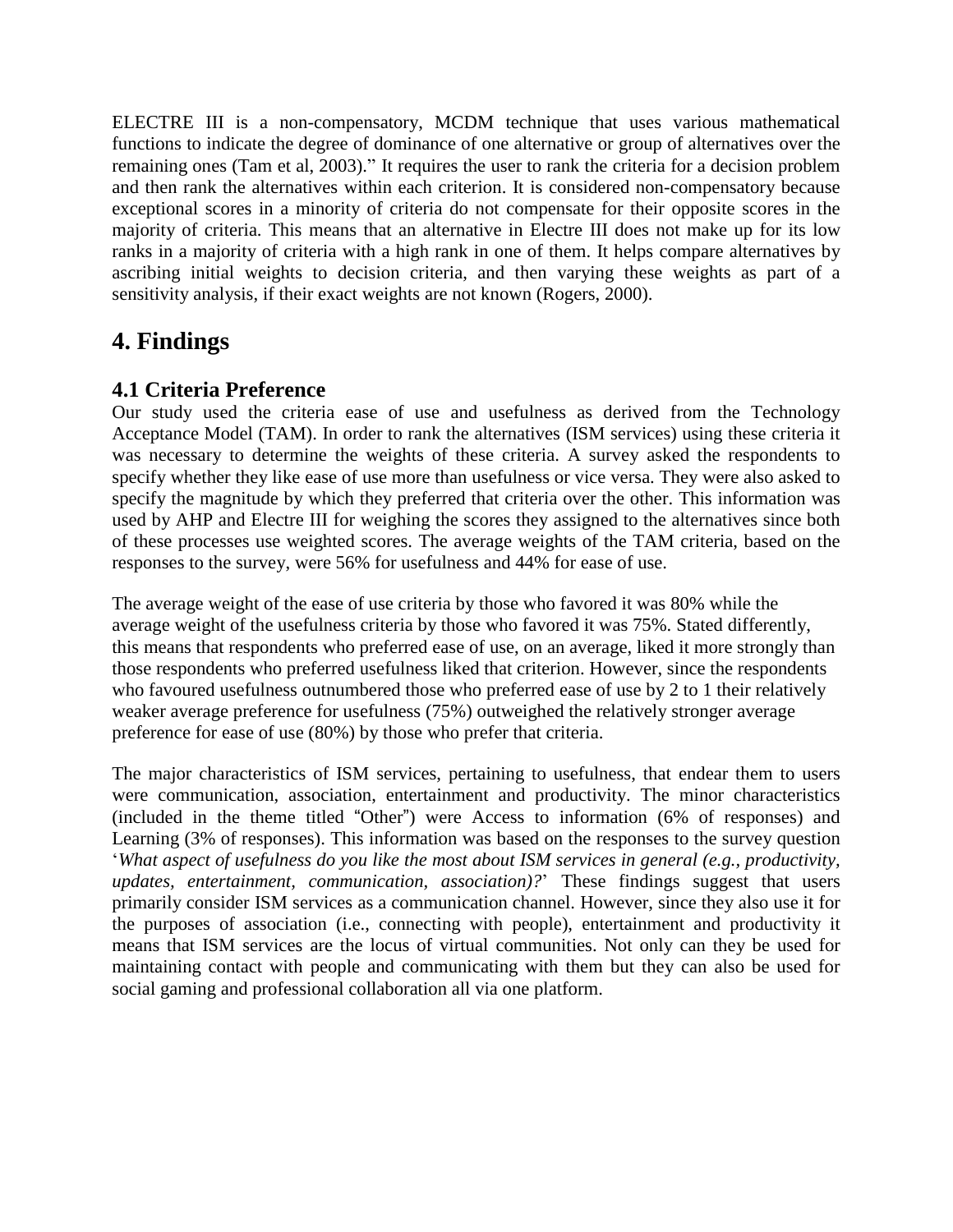| <b>Theme</b>  | Percentage of respondents |  |  |
|---------------|---------------------------|--|--|
| Communication | 70%                       |  |  |
| Association   | 30%                       |  |  |
| Entertainment | 30%                       |  |  |
| Productivity  | 20%                       |  |  |
| Other         | 16.7%                     |  |  |

**Table 1:** Major themes corresponding to the preferred usefulness characteristics of ISM services

The major characteristics of ISM services, with respect to the ease of use, that make users prefer them were simplicity, real-time, consistency and multichannel. The minor characteristics included Ubiquity (6% of responses) and Cleanliness (3% of responses) — which is freedom from clutter. This information was based on the responses to the survey question '*What aspects of ease of use do you like the most about ISM services in general (eg., ubiquity, multichannel, realtime, consistency, simplicity)?*' One respondent answered this question by stating, "*Hands down SIMPLICITY. The less complicated/confusing the better.*" Another respondent stated, "*I like the realtime aspects of twitter - showing what is being talked about most at every second (trending topics based on region). I value simplicity in social media, thoughts mean more than pictures which is why I like twitter more than facebook which has too much going on at all times.*" These finding suggests that far and away the most desirable trait of an ISM service, with respect to ease of use, is its simplicity. Users expect to be able to navigate and operate the ISM service in a user friendly manner. They also like being able to access content as soon as it is published and connect with people as soon as they come online.

| <b>Theme</b> | Percentage of respondents |  |  |  |
|--------------|---------------------------|--|--|--|
| Simplicity   | 76.7%                     |  |  |  |
| Real-time    | 33.3%                     |  |  |  |
| Consistency  | 13.3%                     |  |  |  |
| Multichannel | 13.3%                     |  |  |  |
| Other        | 20%                       |  |  |  |

**Table 2:** Major themes corresponding to the preferred ease of use characteristics of ISM services

The major reasons that respondents provided for their disliking an ISM service were privacy concerns, SPAM, unproductive and addictive aspects of the service. This information was based on responses to the survey question '*What aspects of ISM services do you dislike (eg., friend collectors, unproductive, spam, privacy concerns, addictive)?*' One respondent answered this question by stating, "*I do not like being overloaded with too much information. There should be* filters to see only what you want to see. Privacy seems to be a strong issue with social media, *and I prefer to have the ability to adjust my privacy features.*" Another stated, "*In sum, it sometimes seems too much. When involved in 5, 6, 7 ISM services, it gets very all consuming and hard to keep track of and current with, therefore hurting overall productiveness. Privacy also a concern for sure.*"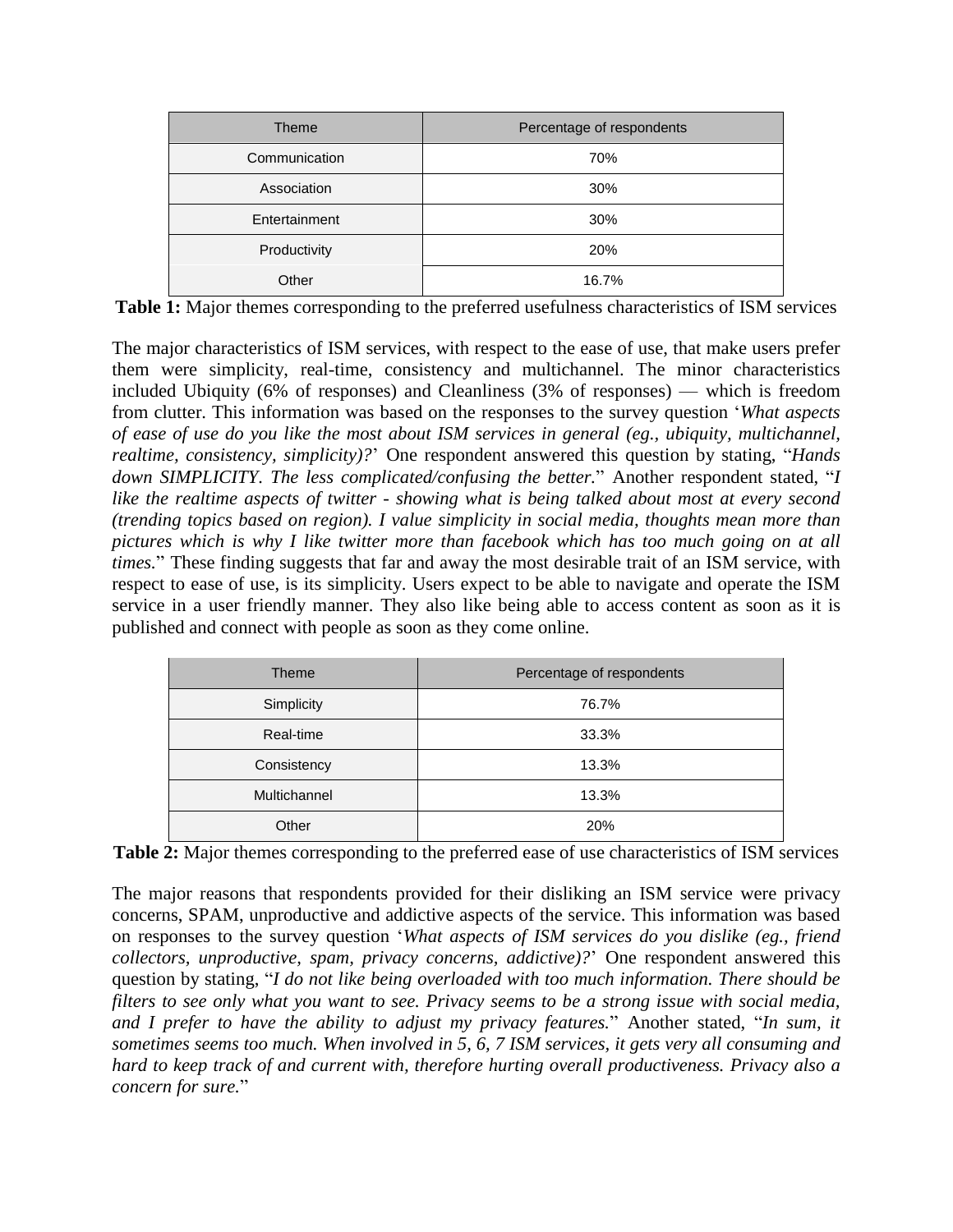Selling of private information and use of personal information for commercial purposes by the ISM service without the consent of the user was specified as the biggest complaint against these services. Unsolicited communications and annoying intrusions into the communication stream by unknown persons via mass mailings and bulk correspondence on ISM services were identified as another reason that people dislike certain participants on ISM services. Allowing this type of behaviour reflects poorly on the ISM service and many services already have mechanisms in place to deter this from happening. Respondents also mentioned the predominant use of social media for personal and entertainment purposes as leading to lack of productivity. Moreover, the engaging nature of many ISM services and their rich capabilities made some respondents refer to their addictive characteristics. These findings provide a context for recognizing the reasons for user preferences of ISM services. On this basis it can be assumed that ISM services that were highly preferred consist of the more desirable characteristics in greater weight than the undesirable attributes.

| Theme        | Percentage of respondents |
|--------------|---------------------------|
| Privacy      | 56.7%                     |
| <b>SPAM</b>  | 36.7%                     |
| Unproductive | 26.7%                     |
| Addictive    | 23.3%                     |
| Other        | 30%                       |

**Table 3:** Major themes corresponding to the user disliked characteristics of ISM services

#### **4.2 Findings with Analytic Hierarchy Process**

AHP used pair-wise judgements of each of the alternatives (ISM services) along each of the TAM criteria and the comparisons of those criteria for developing an overall score of each alternative. The scores represent preference with higher scores referring to greater preference. Based on AHP, YouTube emerged as the most preferred ISM overall amongst the respondents. It had the highest rank for both of the criteria and thus had the highest score on the whole. FaceBook, Twitter and LinkedIn ranked second, third and fourth respectively in both of the criteria and thus these were also their respective overall ranks. From the fifth overall rank onwards the social media services had different ranks for ease of use and usefulness. With respect to ease of use, Yelp, Groupon, Google Plus, Digg, MySpace and Loopt occupied ranks five through ten respectively. However, in terms of usefulness, the ranking was Google Plus, Groupon, Yelp, Loopt, Digg and MySpace. The overall ranking of ISM from ranks five through ten was Yelp, Google Plus, Groupon, Digg, Loopt and MySpace respectively.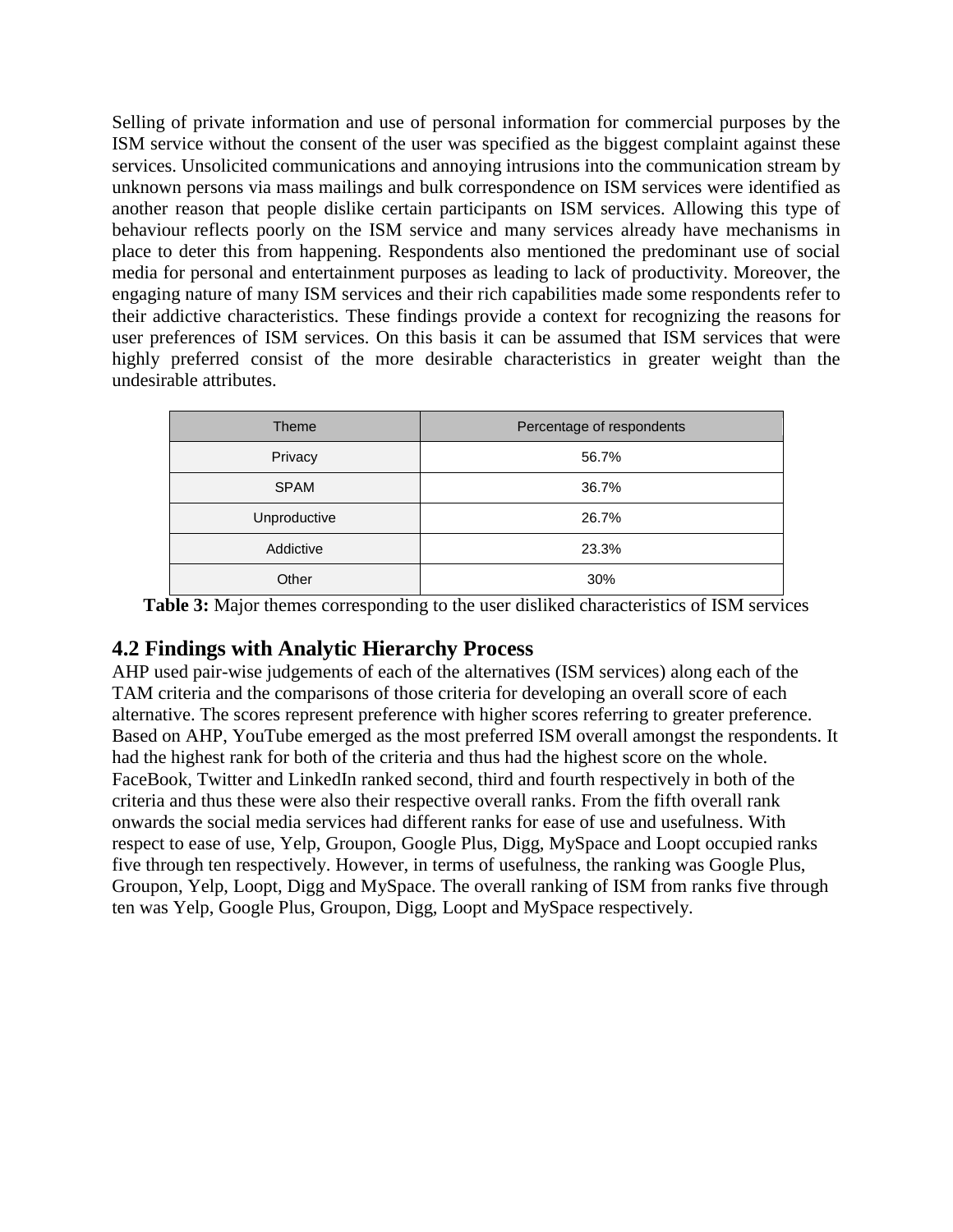

**Figure 2:** Weighted average scores of social media services based on AHP

| Social Media | Ease of use | Rank           | <b>Usefulness</b> | Rank           | Overall | Standing       |
|--------------|-------------|----------------|-------------------|----------------|---------|----------------|
| YouTube      | 8.29%       | 1              | 10.28%            | 1              | 18.57%  | 1              |
| Facebook     | 7.75%       | $\mathcal{P}$  | 10.07%            | 2              | 17.82%  | 2              |
| Twitter      | 4.70%       | 3              | 6.90%             | 3              | 11.60%  | 3              |
| LinkedIn     | 4.64%       | 4              | 6.67%             | 4              | 11.31%  | 4              |
| Yelp         | 4.60%       | 5              | 4.41%             | $\overline{7}$ | 9.01%   | 5              |
| Google Plus  | 2.96%       | $\overline{7}$ | 5.65%             | 5              | 8.61%   | 6              |
| Groupon      | 3.84%       | 6              | 4.71%             | 6              | 8.56%   | $\overline{7}$ |
| <b>Digg</b>  | 2.59%       | 8              | 2.60%             | 9              | 5.19%   | 8              |
| Loopt        | 2.24%       | 10             | 2.80%             | 8              | 5.04%   | 9              |
| MySpace      | 2.38%       | 9              | 1.91%             | 10             | 4.28%   | 10             |
| Total        | 44%         |                | 56%               |                | 100%    |                |

**Table 4:** Ranks and standing of social media services based on AHP

#### **4.3 Findings with Electre III**

Electre III uses scores assigned to each alternative (ISM service) along each criterion (TAM) and the significance of each criterion to the decision to develop a score for each alternative. The score represents preference and a higher score means more preference. Based on Electre III, YouTube emerged as the most preferred social media service overall amongst the respondents. It had the highest score in both of the criteria and thus had the highest total score. FaceBook, LinkedIn, Twitter and Google Plus were ranked second, third, fourth and fifth overall respectively. FaceBook had the second highest rank in ease of use and usefulness however the positions of Twitter and LinkedIn were inverted with respect to ease of use and usefulness. Twitter was ranked third in ease of use and fourth in usefulness whereas LinkedIn was ranked third in usefulness and fourth in ease of use. Google Plus was ranked fifth in usefulness but seventh in ease of use.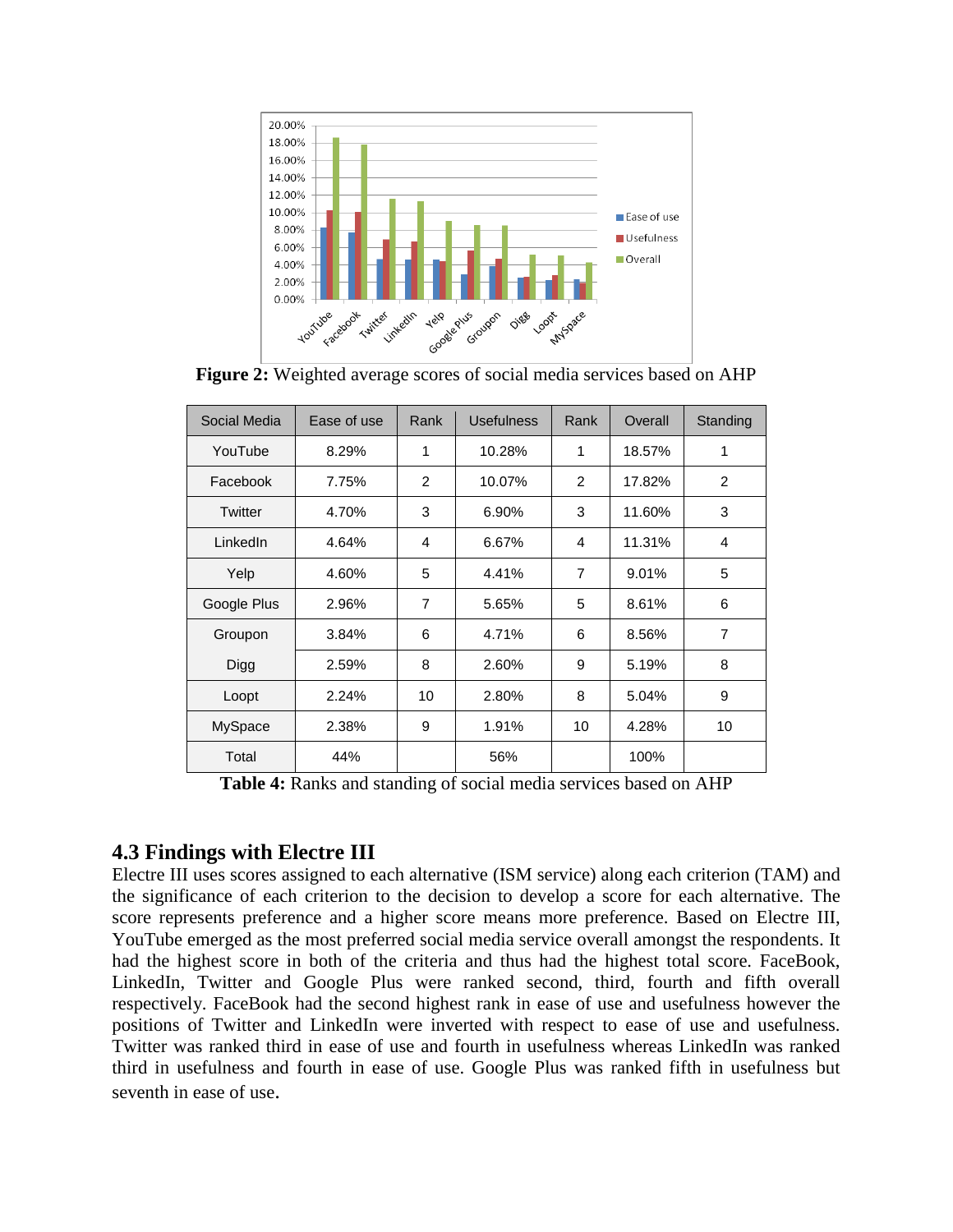

**Figure 3:** Weighted average scores of social media services based on Electre III

Groupon, Yelp, Digg, MySpace and Loopt occupied ranks sixth to tenth respectively both overall and in terms of usefulness. However, with regards to ease of use, the rankings from sixth to tenth were Groupon, Google Plus, Digg, MySpace and Loopt respectively.

| Social Media | Ease of use | Rank           | <b>Usefulness</b> | Rank           | Overall | Standing |
|--------------|-------------|----------------|-------------------|----------------|---------|----------|
| YouTube      | 3.58        | 1              | 4.25              | 1              | 7.83    | 1        |
| Facebook     | 3.46        | $\overline{2}$ | 4.07              | $\overline{c}$ | 7.54    | 2        |
| LinkedIn     | 2.42        | 4              | 3.42              | 3              | 5.83    | 3        |
| Twitter      | 2.51        | 3              | 3.07              | 4              | 5.58    | 4        |
| GooglePlus   | 2.19        | $\overline{7}$ | 2.83              | 5              | 5.02    | 5        |
| Groupon      | 2.22        | 6              | 2.69              | 6              | 4.91    | 6        |
| Yelp         | 2.29        | 5              | 2.42              | $\overline{7}$ | 4.72    | 7        |
| Digg         | 1.60        | 8              | 1.61              | 8              | 3.21    | 8        |
| MySpace      | 1.36        | 9              | 1.28              | 9              | 2.64    | 9        |
| Loopt        | 1.01        | 10             | 0.85              | 10             | 1.86    | 10       |

**Table 5:** Ranks and standings of social media services based on Electre III

#### **5. Conclusion**

The central topic with which our research was concerned was the measurement of user preferences regarding ISM services. To that end it successfully made use of Analytic Hierarchy Process and Electre III to understand user preferences regarding ISM services. These tools uncovered information regarding what users like and dislike about ISM services. Our analysis of the product of these tools was contextualized by the answers in the qualitative section of our survey. It must be noted that although Analytic Hierarchy Process and Electre III both measure preference they operate on different types of data. Analytic Hierarchy Process uses judgments regarding comparisons between each pairs of alternatives with regards to each of the criteria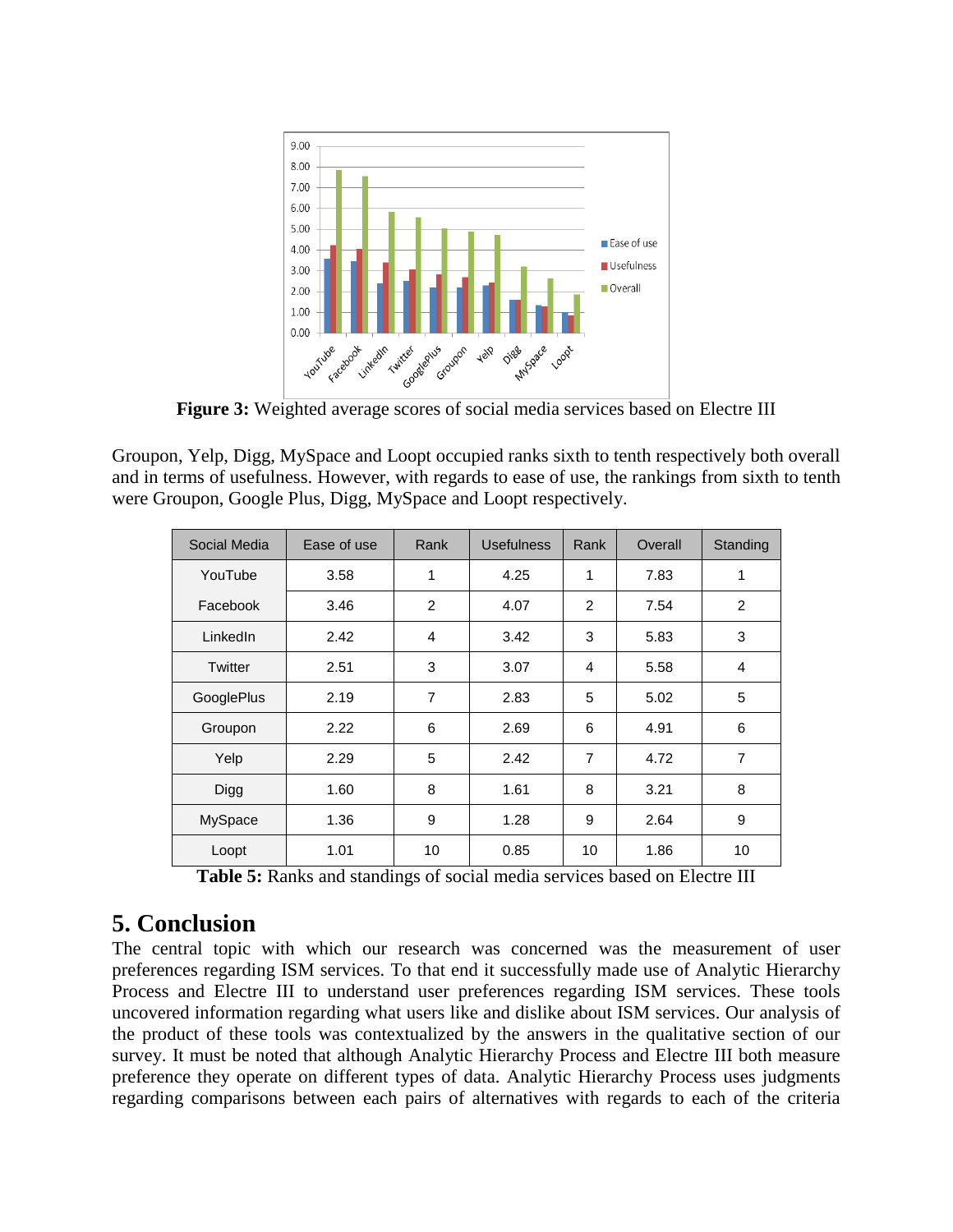while Electre III uses scores assigned to each of the alternative also pertaining to each of the criteria. Since comparative judgments can be calculated and stated quite differently from individual scores it can be expected that both of these tools might yield different ranks of ISM services. However, what our study discovered (see Table 6) is that both of these tools yielded fairly similar rankings of ISM services.

| Social Media   | <b>AHP Score</b> | <b>AHP Standing</b> | Electre III<br>Score | Electre III<br>Standing |
|----------------|------------------|---------------------|----------------------|-------------------------|
| YouTube        | 18.57%           | 1                   | 7.83                 | 1                       |
| Facebook       | 17.82%           | 2                   | 7.54                 | 2                       |
| <b>Twitter</b> | 11.60%           | 3                   | 5.58                 | 4                       |
| LinkedIn       | 11.31%           | 4                   | 5.83                 | 3                       |
| Yelp           | 9.01%            | 5                   | 4.72                 | $\overline{7}$          |
| Google Plus    | 8.61%            | 6                   | 5.02                 | 5                       |
| Groupon        | 8.56%            | $\overline{7}$      | 4.91                 | 6                       |
| Digg           | 5.19%            | 8                   | 3.21                 | 8                       |
| Loopt          | 5.04%            | 9                   | 1.86                 | 10                      |
| MySpace        | 4.28%            | 10                  | 2.64                 | 9                       |
| Total          | 100%             |                     | <b>NA</b>            |                         |

**Table 6:** Ranks and standings of social media services based on AHP and Electre III

YouTube scored the highest on both datasets (for AHP and Electre III) and for both TAM criteria. Thus it occupied the top standing overall in the results of both preference measurement tools. Similarly, FaceBook came second overall in both AHP and Electre III analysis as it had the second highest scores in both of the TAM criteria on both of the datasets. Even though both of these tools used different data sets with different types of data and processed them in different ways the gap between the first two ISM services was 0.75% and 3.7% using AHP and Electre III respectively. This is a small difference and suggests that users of ISM services prefer YouTube over FaceBook but only slightly.

The differences in the ranks between AHP and Electre III can be accounted for by the differences in the data they process and the way in which they process data. First of all, they operate on different types of data— pairwise comparisons of all the alternatives along each of the criteria in the case of AHP and individual scores for all of the alternatives along each of the criteria in the case of Electre III. It is possible for respondents to provide inconsistent judgments across these two types of data and thus lead to disparate ranks using these tools. Also, there may be a disparity in the general order of scores for the alternatives. Such inconsistent judgments can result in different rankings using these tools. Secondly, these tools calculate the ranks of the alternatives using different approaches— AHP calculates priority vectors for each alternative for every criterion by comparing it with all the other alternatives for that criterion and combines that information with the criteria weights to arrive at the overall ranking. Electre III takes the individual scores of each of the alternatives and factors in the criteria weights to determine the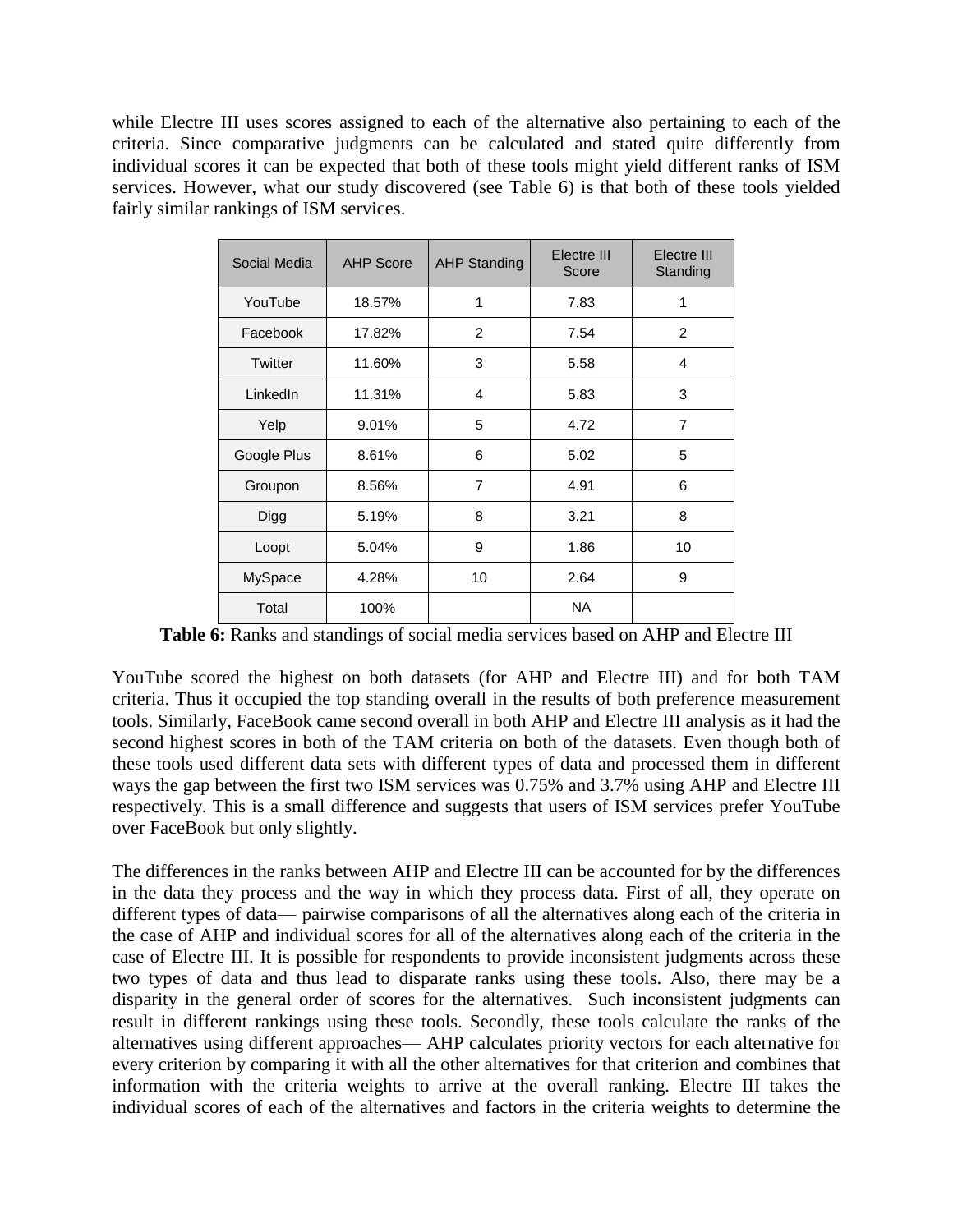weighted scores of each of the alternatives and sums the weighted scores for each of the alternatives to calculate the overall ranking. These differences in processing approaches can also amplify or attenuate (depending on the data sets) the differences in the underlying data and thus result in different rankings.

The first benefit of using multiple tools for measuring user preferences is that calculation of multiple sets of rankings increases the confidence of the convergent observations. The second benefit of using different tools is that divergent observations can be used to detect underlying patters in the judgments supplied by the respondents. For example, preference ranks for the alternatives ranked 3 to 10 using AHP and Electre III were determined to be in bands rather than individuals. There was a clear dominance of certain bands over others however within the bands the rankings were different depending on whether AHP was used or Electre III. These bands are discussed in more detail at the end of this section. The ability to increase the validity of the convergent observations and infer patterns and relationships from divergent observations justifies the use of different tools in this research.

The respondents cited simplicity (76.7%) and communication (70%) as the most important aspects of ISM services. YouTube, with its easy to use interface and powerful search engine, is straightforward and clear in its presentation. FaceBook also has a crisp and methodical layout that allows users to organize content in various sections of the interface and tailor the content that is presented to them. These are both mature ISM services whose user interface has been refined over many years. They seek feedback from users in terms of suggestions for making the user interface better and their easy to use interfaces netted them high marks from the respondents. With respect to communication, FaceBook provides many ways for its users to communicate with their FaceBook contacts. This includes, but is not limited to, wall posts, messages, tags, chats and pokes to name a few methods. Its communication capabilities are regularly upgraded and users are notified of new or improved methods.

The respondents cited privacy concerns (56.7%) and SPAM (36.7%) as the leading reasons for their disliking certain ISM services. In the context of privacy concerns there are two related factors that texture a user's opinion about an ISM service. The first is the privacy policy of the ISM service and the second is the user's perception of the behavior of the ISM service with respect to privacy topics. Even though FaceBook is often approached suspiciously by privacy watchdogs it engages in stakeholder outreach and diffuses some of the criticism for its potential to use private information for commercial gain. By being in the public spotlight with regards to this issue, FaceBook is able to allay some of the concerns of its critics on matters of privacy (Fellow, 2009; Perez, 2010; Bankston, 2010; Vogelstein, 2010). YouTube, which allows users to watch videos and listen to audio without signing-on is not generally considered a bad actor with respect to protecting the sensitive information of its users. In general, ISM services maintain a trove of personal data about their users and thus are approached skeptically on the topic of privacy. Since other ISM services do not appear to engage in as much public outreach as FaceBook regarding the topic of privacy they seem to suffer from the default apprehension of suspicion that users assign to them. In relation to SPAM, YouTube content is available to users without signing-on and thus unsolicited communications can be as limited as content recommendations and advertisements. FaceBook, which provides a comprehensive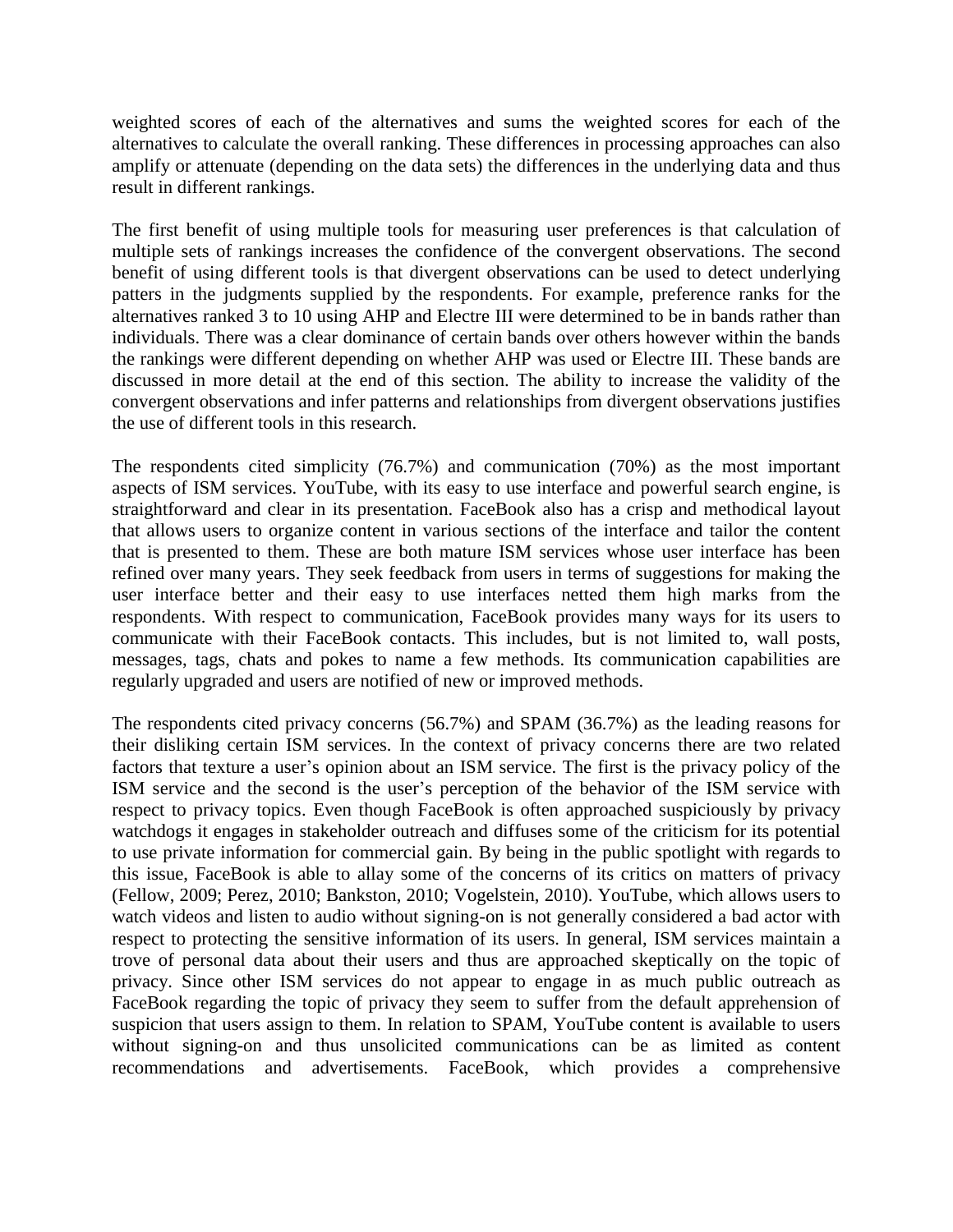communication platform, has developed a sophisticated junk filtering system that is on par with advanced email servers.

Twitter scored the third highest overall score using AHP but scored fourth highest overall score using Electre III however, LinkedIn scored fourth highest overall score using AHP and third highest overall score using overall Electre III. The differences in the overall scores of LinkedIn and Twitter were close to 2.5% using AHP and 4.2% using Electre III. The difference between the overall scores of FaceBook and the third ranked ISM services on both of these tools were 34.9% for AHP and 25.9% for Electre III. This shows a clear difference in the overall preference for the group of ISM services containing the third and fourth ranked services which are LinkedIn and Twitter from the group of ISM services containing the leading ISM services which are YouTube and FaceBook. From the third rank onwards the bands of two (Twitter, LinkedIn) and three (Yelp, GooglePlus, Groupon and Digg, Loopt, MySpace) ISM services suggest that users do not overwhelmingly favour any particular ISM service within a band. However, they like the ISM services in the band with the low ranks over the ISM services in the band with high ranks.

These bands suggest that ISM users are precise in stating their preferences of groups of ISM services however they are imprecise in stating their preferences of ISM services within the same group. The exception to this are YouTube and FaceBook where the users decisively ranked these ISM services as first and second respectively on all criteria. This can be attributed to their high intensity of preference for the most liked services over those ISM services that are not as appealing. A high intensity of liking would lead to a clear and consistent statement of preference whereas a lower intensity of liking would lead to a more fuzzy statement of purpose. An important finding of this analysis is that users compare ISM services in groups rather than individually with the exception of those ISM services that they strongly prefer.

Our study helps to explain which features of ISM services are valued by their users and how they regard the various ISM services with respect to those features. In this way, results of preference analysis can help an organization to select the ISM services on which they build their social media assets. It can also help ISM service providers to make their services better with respect to their users' preferences regarding their ISM services. Developers of mashups as well as social applications can also create new tools that cover any gaps that become apparent by assessing user preferences. Businesses that are making decisions about using ISM services will benefit from the different categorization systems proposed in this research as well as the rankings of the ISM services. The exploratory nature of this research will also form the basis for a more rigorous study of this little-studied topic. Overall, this research has provided a basis for illuminating both academic and practitioner studies of its subject.

#### *References*

Anderson M, Hagen H, and Harter G. 2011. "The Coming Wave of Social Apponomics". *strategy+business*. Issue 62 Spring 2011.

Bagozzi RP, 2007, 'The Legacy of the Technology Acceptance Model and a Proposal for a Paradigm Shift', *Journal of the Association for Information Systems*, 8, 4, 7, pp. 244-254.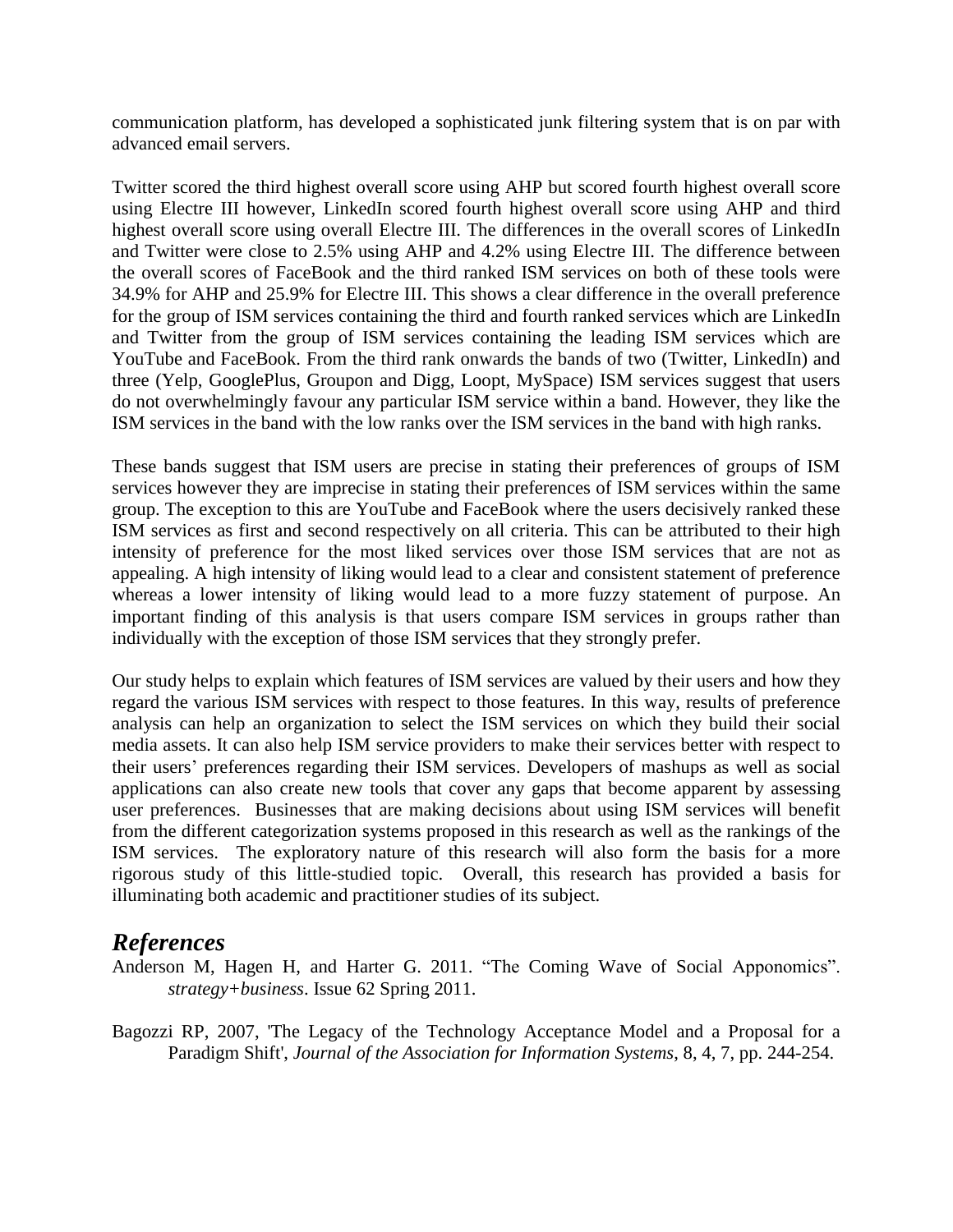- Bankston K, 2010, "Facebook Privacy Changes Inspire Praise, Optimism, and Skepticism", *Electronic Frontier Foundation*, Accessed at: https://www.eff.org/deeplinks/2010/05/facebook-privacy-changes-inspire-praiseoptimism, Accessed on: March 4 2012.
- Clickz.com, 2010, "Social Networks and Online News Drive U.K. Internet Growth", Accessed at: http://www.clickz.com/clickz/news/1714317/social-networks-online-news-drive-ukinternet-growth, Accessed: February 29 2012.
- Davis FD, Bagozzi RP and Warshaw PR, 1989, 'User Acceptance of Computer Technology: A Comparison of Two Theoretical Models', *Management Science*, 35, 8, pp. 982-1003.
- Edelman D, Salsberg B. 2010. "Beyond paid media: Marketings new vocabulary". *McKinsey Quarterly*. November 2010. pp. 1-8.
- Fellow A, 2009, "Google and Facebook Cite Benefits of Protecting User Privacy", *DC Tech* Source, and **Accessed** at: http://www.dctechsource.com/google\_and\_facebook\_cite\_benefits\_of\_protecting\_user\_p rivacy.aspx, Accessed on: March 4 2012.
- Friedrich R, Peterson M, and Koster A. 2011. "The Rise of Generation C". *strategy+business*. Issue 62 Spring 2011.
- Gefen D and Straub DW, 1997, 'Gender Differences in the Perception and Use of E-Mail: An Extension to the Technology Acceptance Model', *MIS Quarterly*, 21, 4, pp. 389-400.
- Rogers M, 2000, 'Using Electre III to aid the choice of housing construction process within structural engineering', *Construction Management and Economics*, 18, pg. 333-342.
- Sarode AD, Perez JC, 2010, "Facebook earns praise for privacy changes", *ComputerWorld*, Accessed at: http://www.computerworld.com/s/article/9177406/Facebook\_earns\_praise\_for\_privacy\_c hanges, Accessed on: March 4 2012.
- Sunnapwar VK and Khodke PM, 2010, 'Improving Effectivness of Supply Chain by Selecting an Appropriate Supplier: An Analytic Hierarchy Process Approach', *Journal of Advanced Manufacturing Systems*, 9, 2, pp. 129-144.
- Sen CG, Sen H and Basligil S, 2010, 'Pre-selection of suppliers through an integrated fuzzy analytic hierarchy process and max-min methodology', *International Journal of Production Research*, 48, 6, pp. 1603–1625.
- Tam CM, Tong TKL and Lau CT, 2003, 'ELECTRE III in evaluating performance of construction plants: case study on concrete vibrators', *Construction Innovation*, 3, pp. 45– 61.